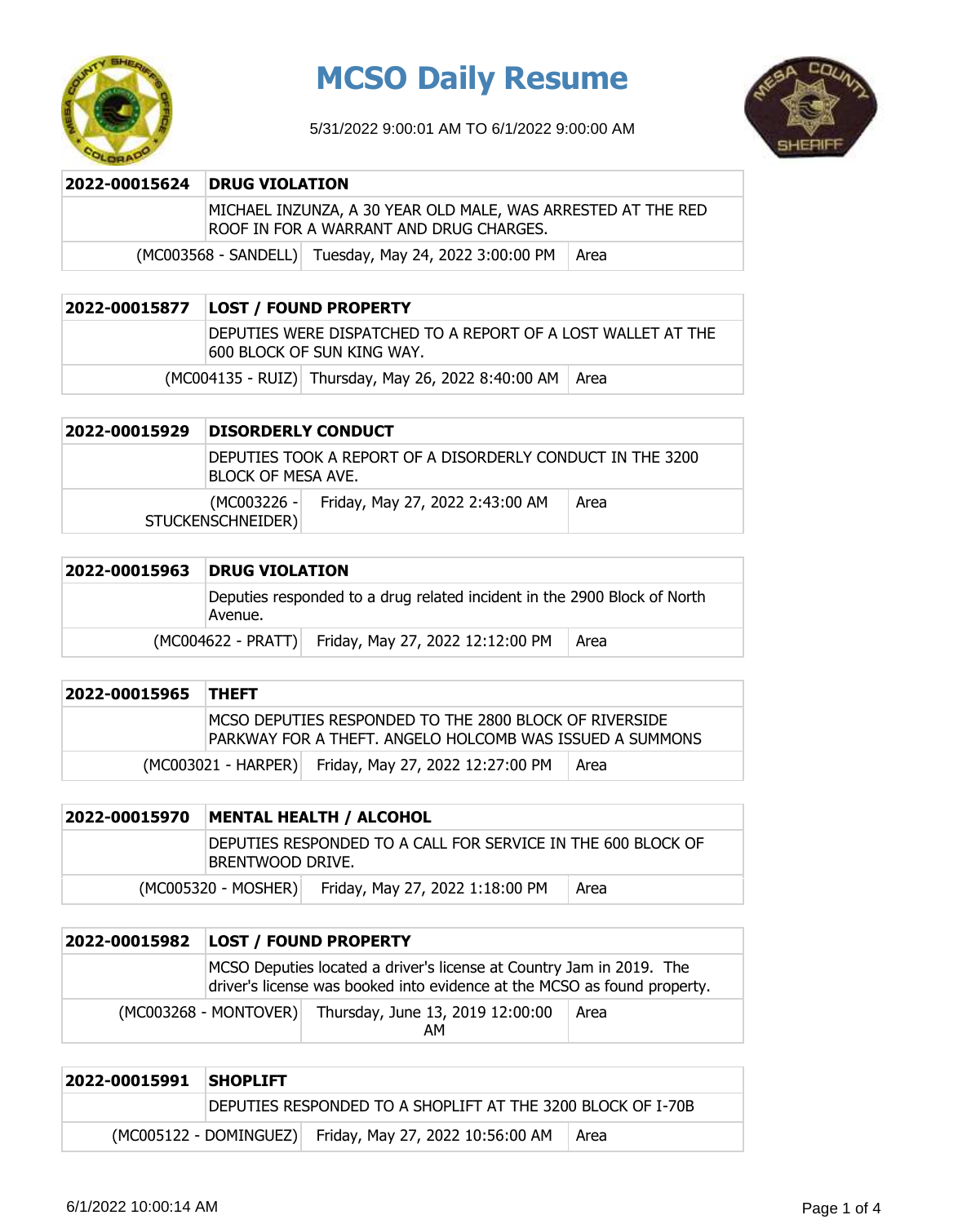| 2022-00016007 | WARRANT ARREST                                                                                                                                                                |
|---------------|-------------------------------------------------------------------------------------------------------------------------------------------------------------------------------|
|               | BRITTON GIBSON, 27, OF GRAND JUNCTION, WAS ARRESTED IN THE 2900<br>BLOCK OF RED WILLOW DR ON HIS OUTSTANDING WARRANT AS WELL AS<br>IRESISTING AND DRUG PARAPHERNALIA CHARGES. |
|               | Friday, May 27, 2022 4:30:00 PM<br>(MC003431 - BLACKMON)<br>Area                                                                                                              |

| 2022-00016022 | <b>WARRANT ARREST</b> |                                                                                                   |      |
|---------------|-----------------------|---------------------------------------------------------------------------------------------------|------|
|               |                       | KYLIE GREGORY, AGE 23, WAS ARRESTED ON OUTSTANDING WARRANTS<br>IN THE 600 BLOCK OF MARKET STREET. |      |
|               |                       | (MC005116 - PAGE) Friday, May 27, 2022 8:21:00 PM                                                 | Area |

| 2022-00016043 | <b>WARRANT ARREST</b>                                                                                                                                                                                       |                                              |      |
|---------------|-------------------------------------------------------------------------------------------------------------------------------------------------------------------------------------------------------------|----------------------------------------------|------|
|               | BRENDA RANDALL, 35, OF GRAND JUNCTION WAS TAKEN INTO CUSTODY<br>ON AN OUTSTANDING WARRANT (19M1051). BRENDA WAS TRANSPORTED<br>TO THE MESA COUNTY DETENTION FACILITY AND BOOKED WITHOUT<br><b>INCIDENT.</b> |                                              |      |
|               | STUCKENSCHNEIDER)                                                                                                                                                                                           | (MC003226 - Friday, May 27, 2022 11:10:00 PM | Area |

| 2022-00016046 |                                    | SUSPICIOUS INCIDENT / PERSON                                                                                                    |      |
|---------------|------------------------------------|---------------------------------------------------------------------------------------------------------------------------------|------|
|               |                                    | ON 05/28/2022 DEPUTIES RESPONDED TO THE 3200 BLOCK ON F 1/4 RD IN<br>REFERNCE TO A SUSPICIOUS INCIDENT. A REPORT WAS GENERATED. |      |
|               | (MC005135 - ARCHULETA-)<br>ROBLES) | Friday, May 27, 2022 11:23:00 PM                                                                                                | Area |

|  | 2022-00016072 CRIMINAL MISCHIEF                                                                                                                                                     |
|--|-------------------------------------------------------------------------------------------------------------------------------------------------------------------------------------|
|  | MCSO DEPUTIES RESPONDED TO THE 800 BLOCK OF 24 1/4 ROAD FOR A<br>REPORT OF A CRIMINAL MISCHIEF. A FEMALE WAS ARRESTED FOR<br>CRIMINAL MISCHIEF, CHILD ABUSE, AND DOMESTIC VIOLENCE. |
|  | (MC004634 - DILKA) Saturday, May 28, 2022 11:30:00 AM Area                                                                                                                          |

| 2022-00016100 | <b>WARRANT ARREST</b>                                                                                                                                   |
|---------------|---------------------------------------------------------------------------------------------------------------------------------------------------------|
|               | DEPUTIES WERE PATROLLING IN THE AREA OF SAN JUAN STREET AND<br>OZARK AVE. PHILLIP WAGONER (61 YEARS OLD AGE) WAS ARRESTED ON<br>AN OUTSTANDING WARRANT. |
|               | (MC004329 - MEENS) Saturday, May 28, 2022 6:35:00 PM<br>Area                                                                                            |

| 2022-00016132 DISORDERLY CONDUCT                                                                                   |      |
|--------------------------------------------------------------------------------------------------------------------|------|
| IDEPUTIES RESPONDED TO THE 400 BLOCK OF TRACY DR FOR A VERBAL<br>ALTERCATION. THIS CASE IS CLOSED AND INACTIVATED. |      |
| (MC004745 - URBIN) Sunday, May 29, 2022 12:08:00 AM                                                                | Area |

## **2022-00016147 RUNAWAY / MISSING PERSON** DEPUTIES WERE DISPATCHED TO A REPORT OF A RUNAWAY IN THE 400 BLOCK OF 32 ROAD. A REPORT WAS GENERATED.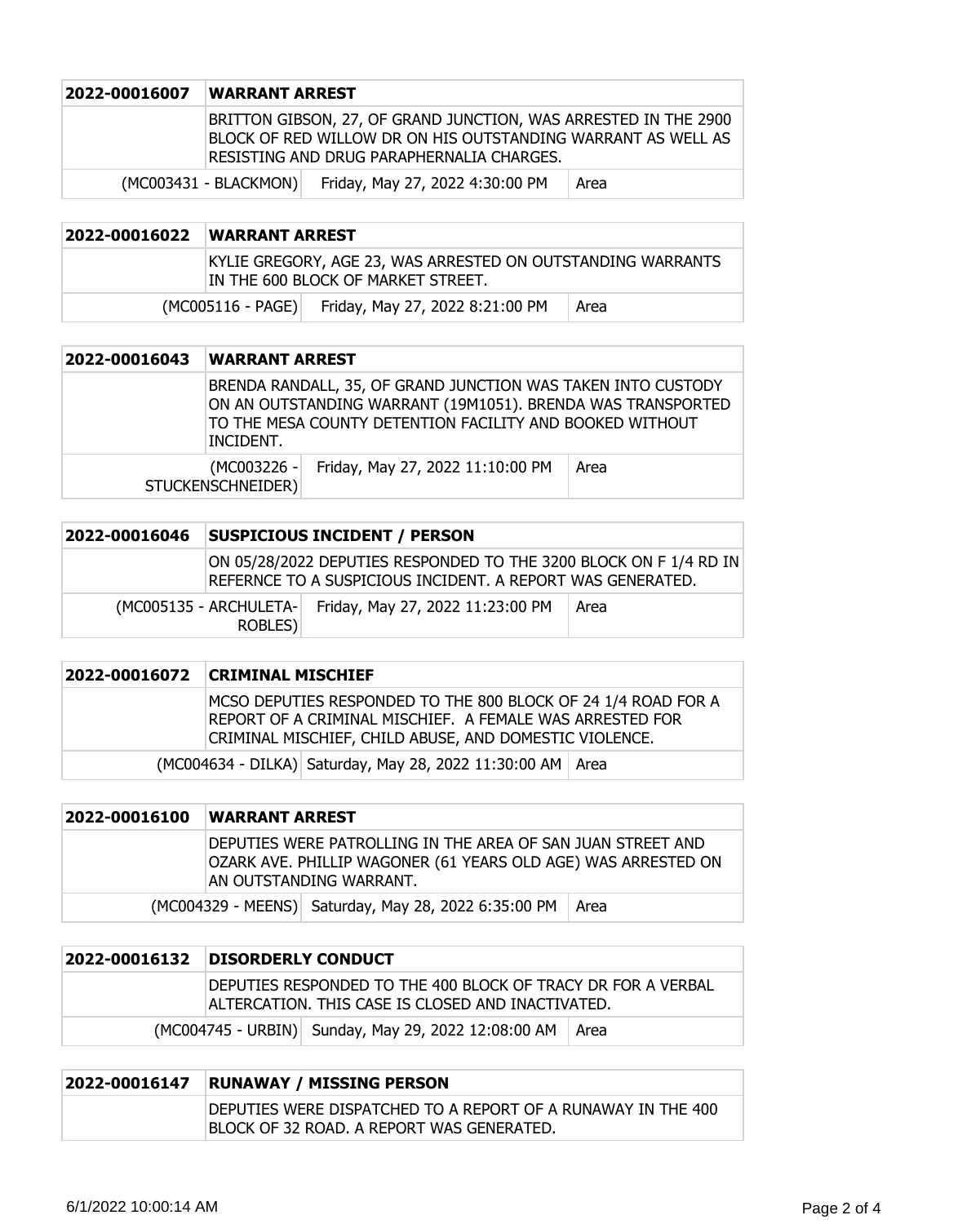| 2022-00016186 |                                                                                   | <b>SUSPICIOUS INCIDENT / PERSON</b>                |      |
|---------------|-----------------------------------------------------------------------------------|----------------------------------------------------|------|
|               | IMCSO DEPUTIES RESPONDED TO THE 3000 BLOCK OF I-70B FOR A<br>Suspicious incident. |                                                    |      |
|               |                                                                                   | (MC004634 - DILKA) Sunday, May 29, 2022 1:00:00 PM | Area |
|               |                                                                                   |                                                    |      |

## **2022-00016198 MENTAL HEALTH / ALCOHOL**

 $(MCOO4329 - MEENS)$  Sunday, May 29, 2022 5:39:00 PM  $\vert$  Area

| 2022-00016204 THEFT |  |                                                                 |        |
|---------------------|--|-----------------------------------------------------------------|--------|
|                     |  | DEPUTIES TOOK A REPORT OF A THEFT IN THE 500 BLOCK OF GREEN CT. |        |
|                     |  | (MC003865 - PERETTI) Sunday, May 29, 2022 7:13:00 PM            | l Area |

## **2022-00016219 ASSAULT**

DEPUTIES RECIEVED A REPORT OF AN ASSUALT THAT OCCURRED IN THE 400 BLOCK OF 29 RD. ELIANA COLON (20) WAS TAKEN INTO CUSTODY FOR DOMESTIC VIOLENCE RELATED OFFENSES. THIS CASE IS CLOSED.

| (MC004745 - URBIN) Sunday, May 29, 2022 9:01:00 PM   Area |  |
|-----------------------------------------------------------|--|
|                                                           |  |

| 2022-00016227 | <b>HARASSMENT</b> |                                                                                                                    |        |
|---------------|-------------------|--------------------------------------------------------------------------------------------------------------------|--------|
|               |                   | MANUEL GONZALEZ, 33 YO, WAS ARRESTED IN THE 400 BLOCK OF E.<br>VALLEY STREET FOR HARASSMENT AND DOMESTIC VIOLENCE. |        |
|               |                   | (MC005132 - ANDERSON) Sunday, May 29, 2022 11:34:00 PM                                                             | l Area |

| 2022-00016271 | <b>IWELFARE CHECK</b>                                                      |  |  |
|---------------|----------------------------------------------------------------------------|--|--|
|               | DEPUTIES RESPONDED TO JUEVENILE ISSUE IN THE 200 BLOCK OF 33 1/2<br>IROAD. |  |  |
|               | (MC003628 - HAND) Monday, May 30, 2022 12:41:00 PM   Area                  |  |  |

| 2022-00016272 THEFT |                                                                                          |                                                      |        |
|---------------------|------------------------------------------------------------------------------------------|------------------------------------------------------|--------|
|                     | ON 5/30/22, DEPUTIES WERE DISPATCHED TO A THEFT IN THE 2900<br><b>BLOCK OF MESA AVE.</b> |                                                      |        |
|                     |                                                                                          | (MC004290 - LAMBERT) Monday, May 30, 2022 1:05:00 PM | l Area |

| 2022-00016325 | <b>RUNAWAY / MISSING PERSON</b>                                                              |                                                         |        |
|---------------|----------------------------------------------------------------------------------------------|---------------------------------------------------------|--------|
|               | DEPUTIES LOCATED A MISSING JUVENILE ON THE 3200 BLOCK OF WHITE<br>AVE, MESA COUNTY, COLORADO |                                                         |        |
|               |                                                                                              | (MC004385 - MARTINEZ) Saturday, May 28, 2022 9:47:00 PM | l Area |

| 2022-00016344 | <b>IWELFARE CHECK</b>                                                                                                         |  |
|---------------|-------------------------------------------------------------------------------------------------------------------------------|--|
|               | <b>IDEPUTIES RESPONDED TO THE GUNNISON ROLLER DAM IN REGARDS TO A</b><br> WELFARE CHECK. THIS CASE IS CLOSED AND INACTIVATED. |  |